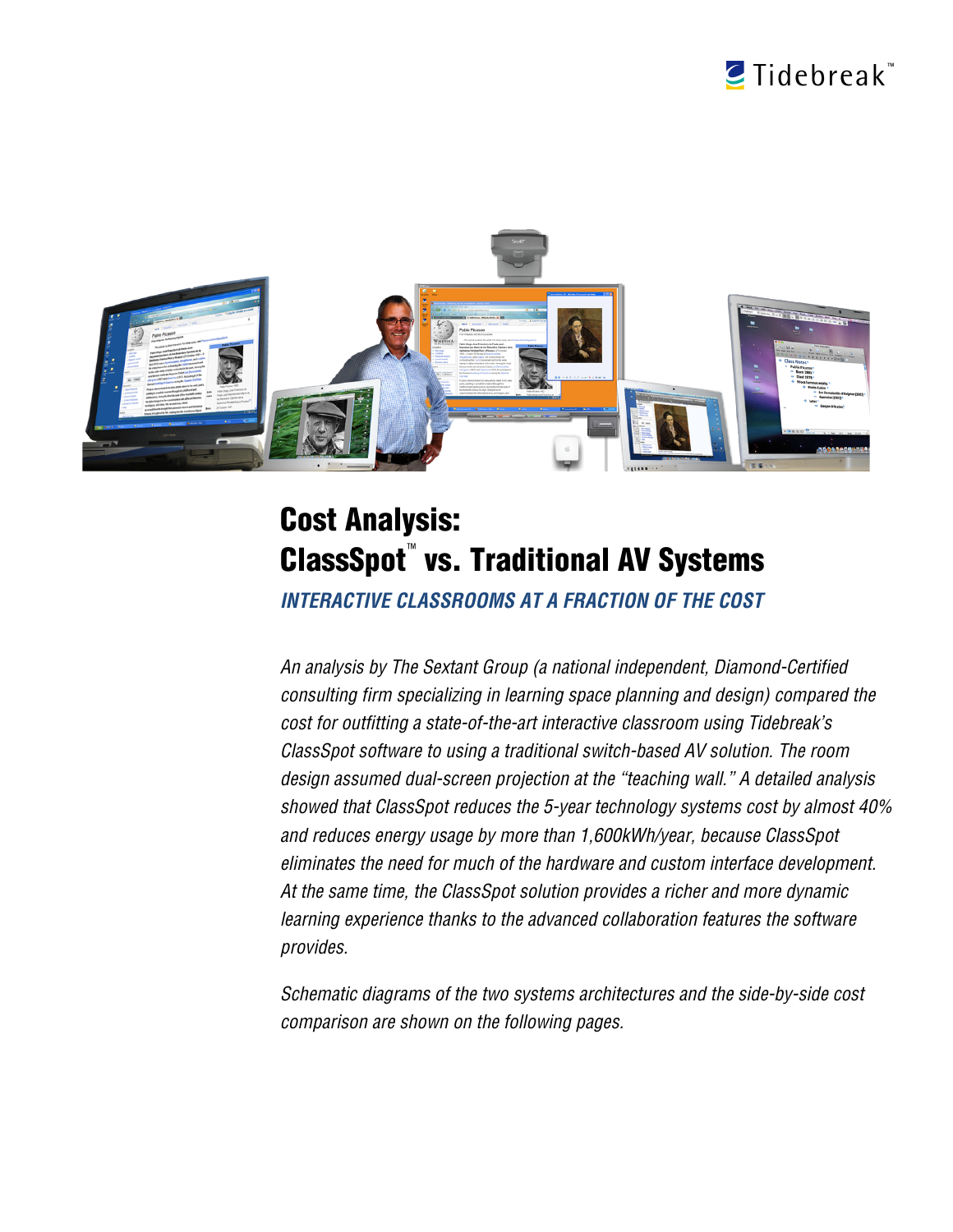



## *Schematic Comparison Between Traditional and ClassSpot Approaches*